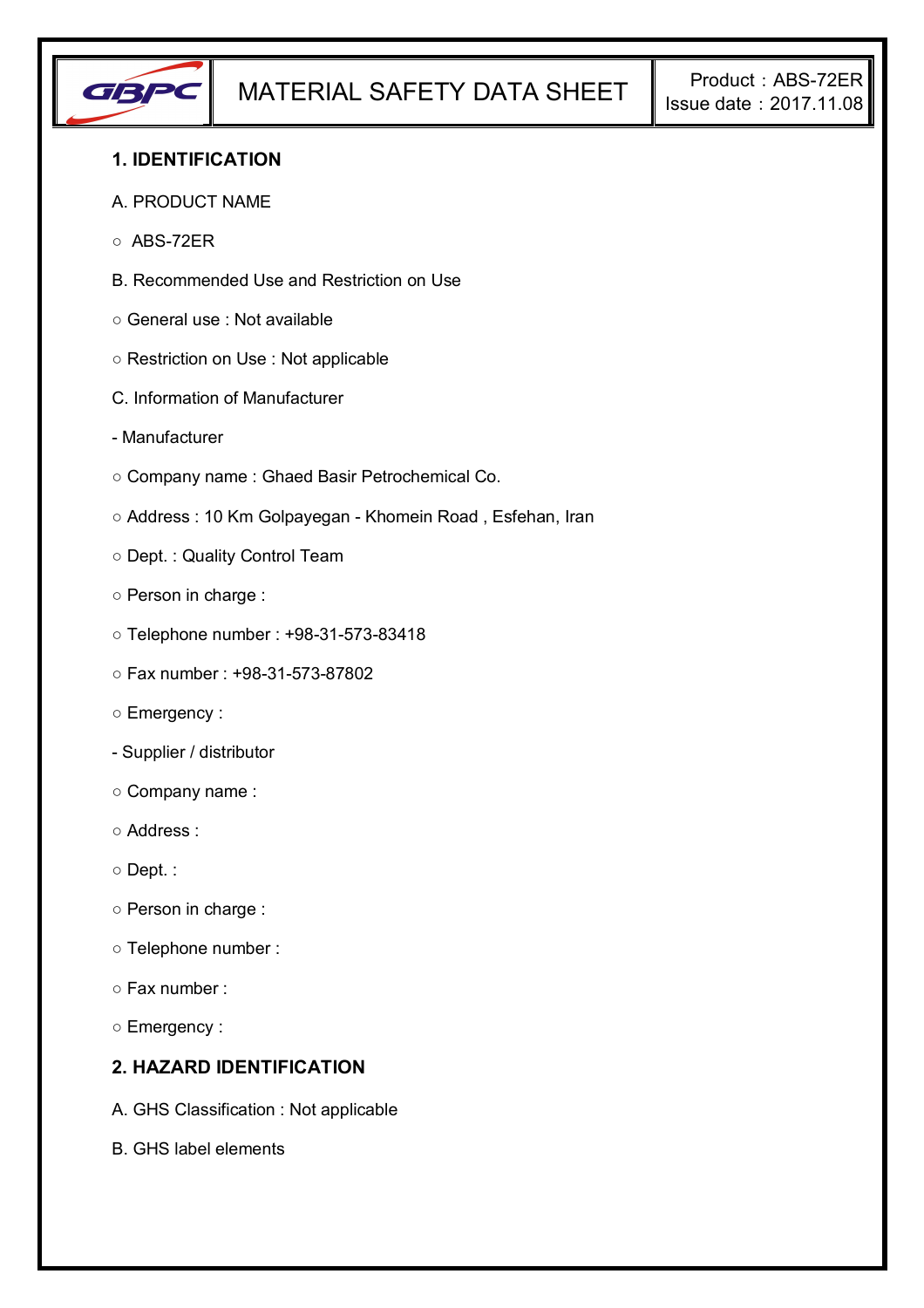

- Hazard symbols : Not applicable
- Signal word : Not applicable
- Hazard statement : Not applicable
- Precautionary statements : Not applicable
- C. Other hazards which do not result in classification :
- NFPA rating: (0~4 steps) : Health=1, Flammability=1, Reactivity=0

# **3. COMPOSITION/INFORMATION ON INGREDIENTS**

| Chemical name                                   | CAS No         | Contents(%) |
|-------------------------------------------------|----------------|-------------|
| Acrylonitrile-butadiene-styrene co-polymer      | 9003-56-9      | $92 - 96$   |
| Acrylonitrile-butyl acrylate-styrene co-polymer | 26299-47-8     | $4 - 8$     |
| Stabilizer                                      | Proprietary    | $0 - 1$     |
| Lubricant                                       | Proprietary    | $0 - 2$     |
| Acrylonitrile monomer                           | $107 - 13 - 1$ | < 0.1       |
| Butadiene monomer                               | 106-99-0       | < 0.1       |
| Styrene monomer                                 | 100-42-5       | < 0.1       |

## **4. FIRST-AID MEASURES**

A. Eye Contact :

- Immediately flush eyes with plenty of water at least 15minutes.
- If irritation persists, get a doctor's examination.
- Lifting eyelids occasionally to wash eyelids down enough to follow up.
- B. Skin Contact :
- Wash the contaminated skin area with running water.
- Cooling the contaminated skin with cool running water when contact with melt.
- Get medical attention when burn by melt.
- C. Inhalation :
- Remove exposed person to fresh air.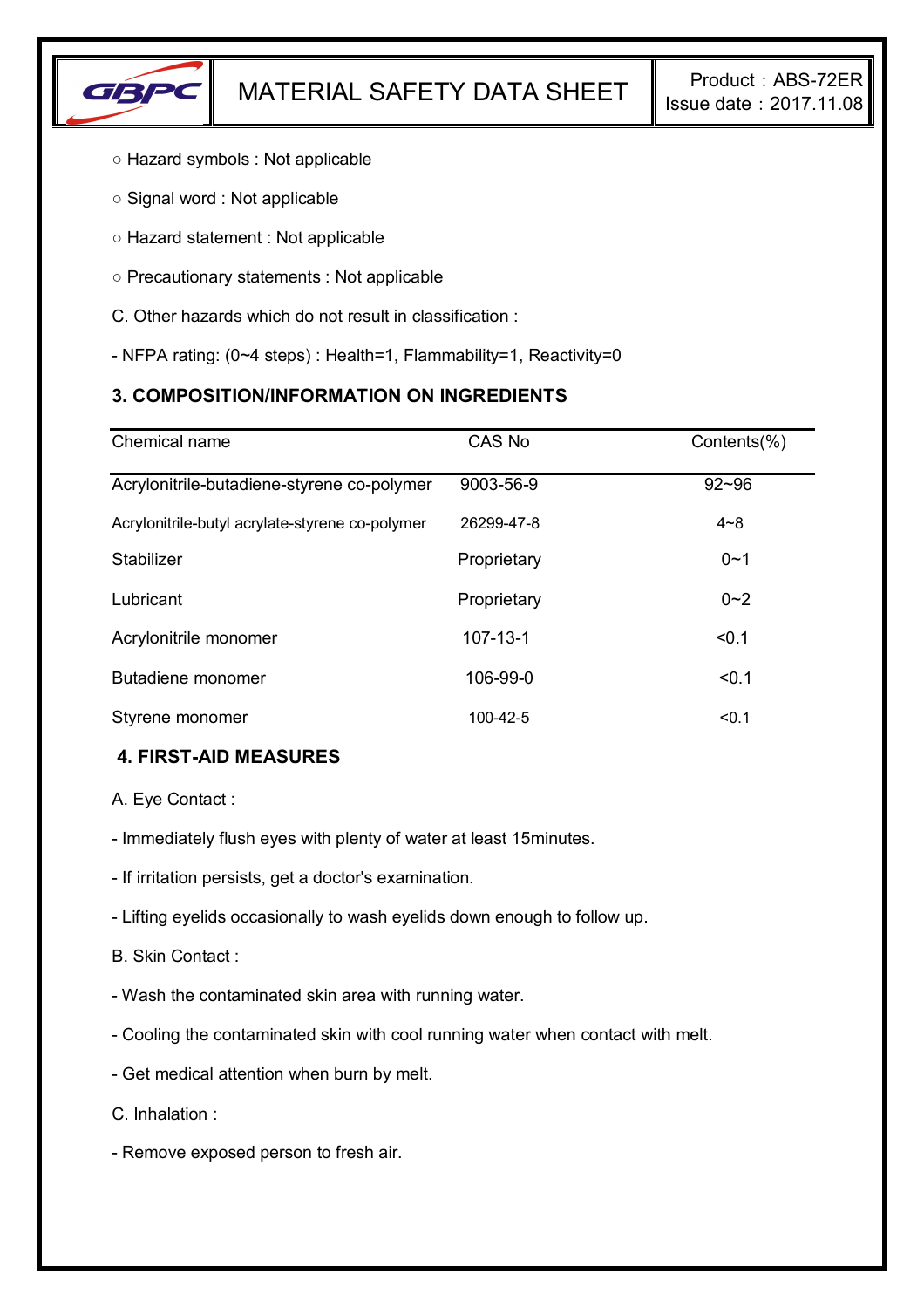

- Remove victim to fresh air and keep at rest in a position comfortable.
- Get medical attention.
- D. Ingestion :
- Rinse mouth with water.
- Give large amounts of water to relieve stimulus.
- Toxic by ingestion does not high.
- If irritation or symptoms occurs, get a doctor's examination.
- E. Delay and immediate effects and also chronic effects from short and long term
- exposure : Not available
- F. Notice to Physician :
- Treatment may vary with condition of victim and specifics of incident.

### **5. FIRE FIGHTING MEASURE**

- A. Suitable (Unsuitable) extinguishing media :
- Extinguishing media : Carbon Dioxide, Dry Chemical, Water.
- Unsuitable Extinguishing media : Do not use direct water.
- Big Fire : Water spray, regular foam
- B. Specific hazards arising from the chemical
- Combustion : Carbon monoxide, Carbon dioxide, hydrogen cyanide
- Levels of fire hazard : Not available
- C. Fire fighting procedures and equipments :
- Wear appropriate personal protective equipment(see section 8. EXPOSURE

CONTROLS/PERSONAL PROTECTION).

- Avoid inhalation of smoke or gas when fire fighting.
- Move container from fire area if it can be done without risk.
- Cool containers with water until well after fire is out.

### **6. ACCIDENTAL RELEASE MEASURES**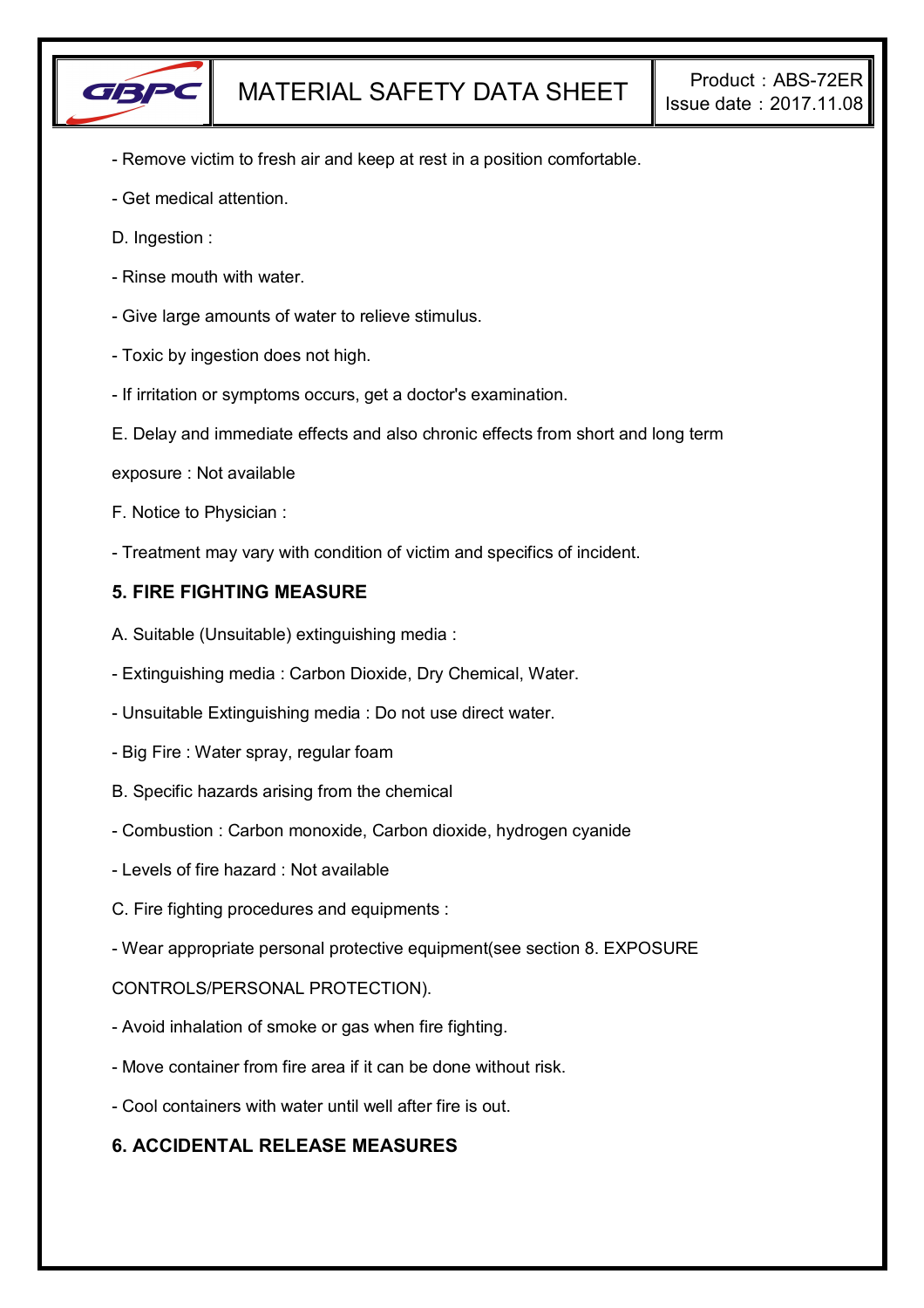

- A. Personal Precautions, Protective Equipment and Emergency procedures :
- Perform in accordance with 「See section 8. EXPOSURE CONTROLS /

PERSONAL PROTECTION」. Put on appropriate personal protective equipment.

- Where possible allow leak of molten material to solidify mechanical and

chemical protective.

- Use a way to minimize dust.
- Avoid contact with eyes and skin.
- Avoid inhalation of substance itself or combustion.
- Evacuation against the wind.
- Avoid contact with heat, sparks, flame or other ignition sources.
- B. Environmental Precautions
- Avoid dispersal of spilt material and runoff and contact with waterways, drains

and sewers. If large spills, advise emergency services.

- C. Methods and materials for containment and cleaning up :
- For small spills.
- Remove all sources of ignition.
- Suppression occurrence of dust.
- Appropriate container for disposal of spilled material collected.
- Ventilate leak areas and clearing leak area.
- For large spills.
- Remove all sources of ignition.
- Suppression occurrence of dust.
- Avoid entering to sewers or water system.
- For disposal of spilled material in appropriate containers collected and clear

surface.

- Appropriate container for disposal of spilled material collected.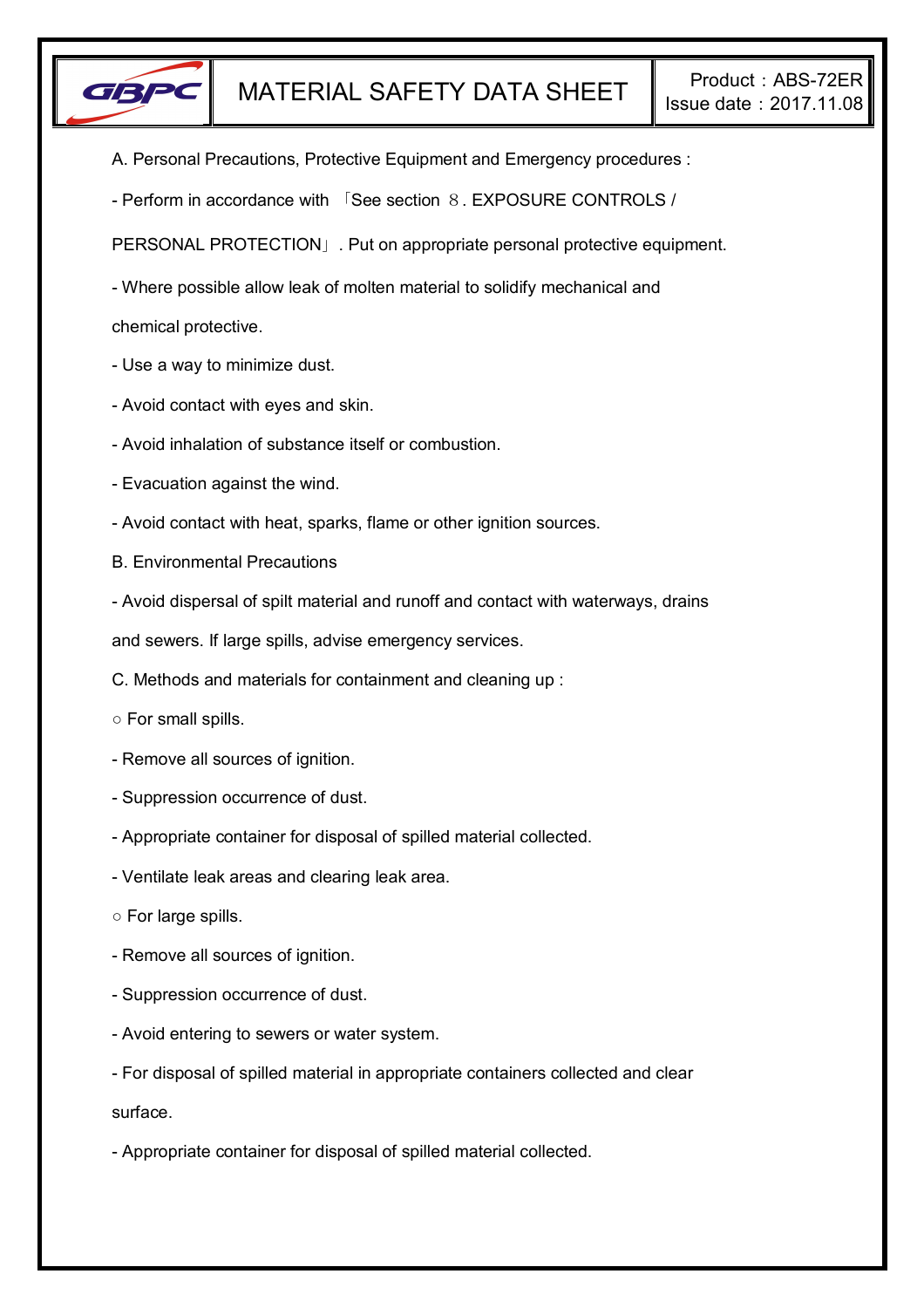

# **7. HANDLING AND STORAGE**

- A. Handling :
- Perform in accordance with 「See section 8. EXPOSURE CONTROLS /

PERSONAL PROTECTION」. Put on appropriate personal protective equipment.

- Handle in a well-ventilated place.
- Avoid contact with heat, sparks, flame or other ignition sources.
- Remove all sources of ignition.
- Use all the equipment after the ground.
- Wash thoroughly after handling.
- B. Storage Precautionary Statements :
- Keep in original container and tightly closed.
- Avoid contact moisture.
- Avoid contact with incompatible materials.

## **8. EXPOSURE CONTROLS/PERSONAL PROTECTION**

- A. Exposure limit
- Exposure limit under ISHL : Not applicable
- ACGIH : Not applicable
- Biological exposure limits : Not applicable
- B. Engineering Controls

- A system of local and/or general exhaust is recommended to keep employee

exposures above the Exposure Limits. Local exhaust ventilation is generally

preferred because it can control the emissions of the contaminant at its source,

preventing dispersion of it into the general work area. The use of local exhaust

ventilation is recommended to control emissions near the source.

C. Personal Protective Equipment :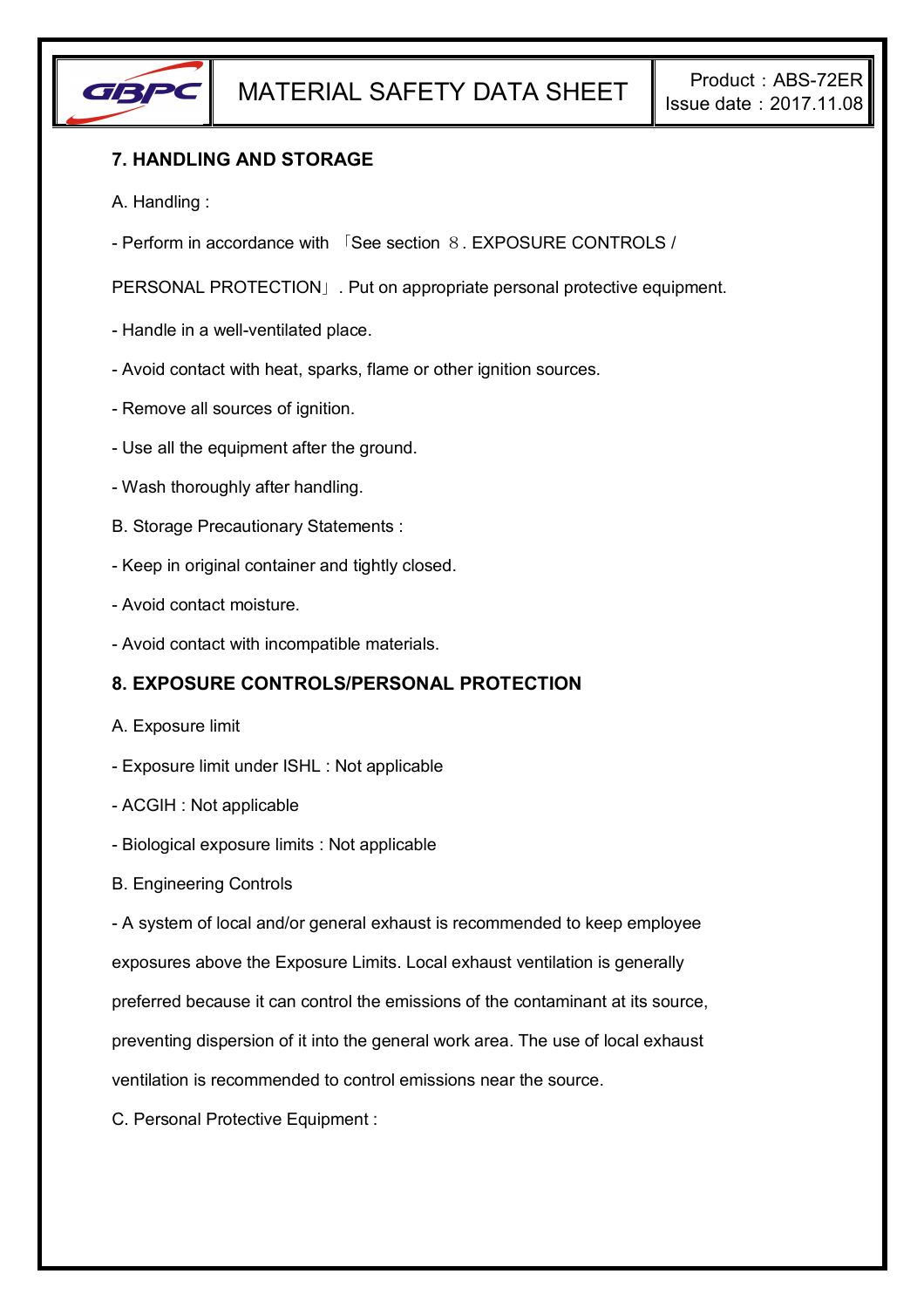

 $\gamma$  Respiratory Protection : Use the respirator be given official approval by Iranian Occupational Health Association (IOHA). Under conditions of frequent use or heavy exposure, Respiratory protection may be needed. Respiratory protection is ranked in order from minimum to maximum. Consider warning properties before use.

- Dust, mist, fume-purifying respiratory protection

- Any air-purifying respirator with a corpuscle filter of high efficiency

- Any respiratory protection with a electromotion fan(for dust, mist,

fume-purifying)

※ For Unknown Concentration or Immediately Dangerous to Life or

Health

- Self-contained breathing apparatus(pressure-demand or other

positive-pressure mode in combination)

- Supplied-air respirator with full facepiece

 $\forall$  Eye Protection : Wear primary eye protection such as splash resistant safety goggles with a secondary protection faceshield. Provide an emergency eye wash station and quick drench shower in the immediate work area.

 $\gamma$  Hand Protection : Wear chemical resistant protected gloves if there is hazard potential for direct skin contact. Wear heat resistant protected gloves to withstand the temperature of molten product.

 $\gamma$  Body Protection : Wear chemical resistant protected clothing if there is hazard potential for direct contact.

## **9. PHYSICAL AND CHEMICAL PROPERTIES**

A. Appearance : Solid

B. Odor : Distinctive odor

C. Odor threshold : Not available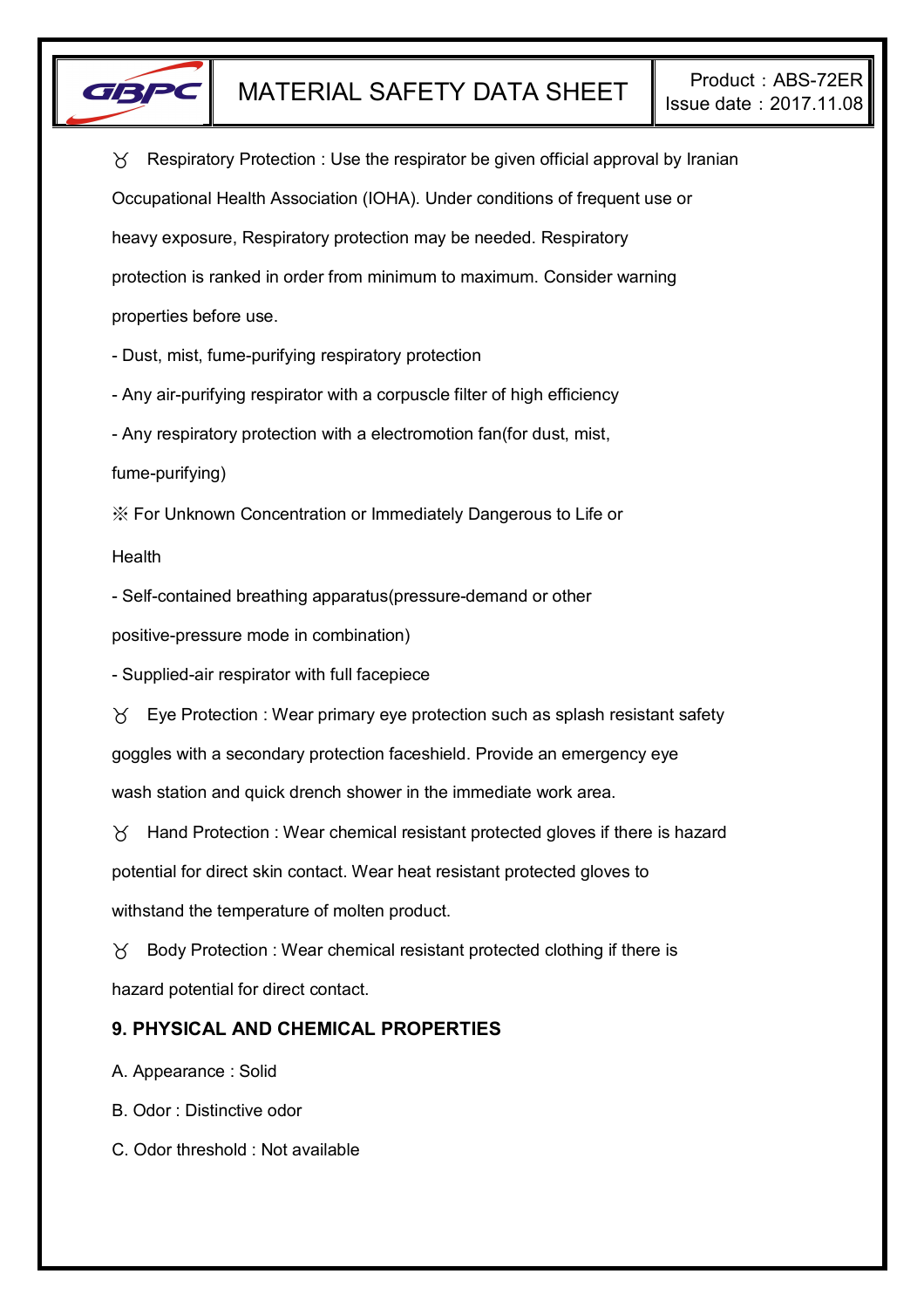

### D. pH : 7

- E. Melting point/Freezing point : Not applicable
- F. Initial Boiling Point/Boiling Ranges : Not applicable
- G. Flash point : 349℃(660℉)
- H. Evapourating Rate : Not applicable
- I. Flammability(solid, gas) : 1/16" HB(UL 94)
- J. Upper/Lower Flammability or explosive limits : Not available
- K. Vapour pressure : Not applicable
- L. Solubility :
- Water : Insoluble

Acetone, MEK, dichloromethane: Soluble

- Alcohol, Mineral Oil: insoluble
- M. Vapour density(Air=1) : Not applicable
- N. Relative density : 1.02~1.17
- O. Partition coefficient of n-octanol/water : Not available
- P. Autoignition Temperature : 455℃
- Q. Decomposition Temperature : Not applicable
- R. Viscosity : Not applicable
- S. Molecular weight : 50,000~200,000

### **10. STABILITY AND REACTIVITY**

- A. Stability
- This material is stable under recommended storage and handling conditions
- Decompose at 320℃ on heating.
- B. Possibility of Hazardous Reaction
- Will not occur.
- C. Conditions to Avoid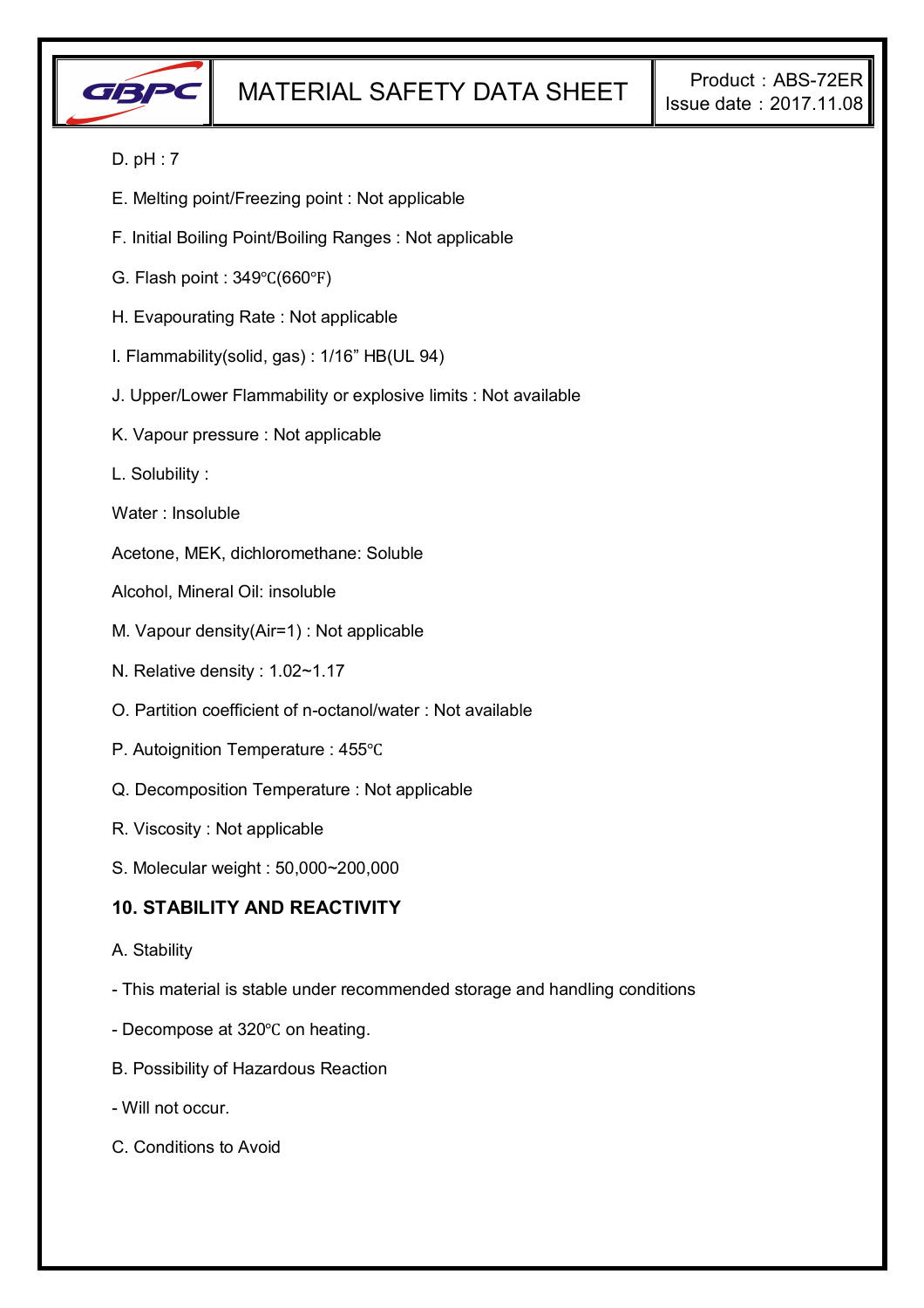

- Avoid contact with heat.
- Avoid contact with heat, sparks, flame or other ignition sources.
- D. Materials to Avoid
- Strong oxidizing agents.
- E. Hazardous Decomposition Products
- Hydrogen cyanide
- Generate monomer, oxides, gas/steam, hydrocarbon, low-molecular oligomers

ring, gas products when heated to high temperature.

### **11. TOXOCOLOGICAL INFORMATION**

- A. Information on the likely routes of exposure
- $\gamma$  (Respiratory tracts) : Not available
- (Oral) : Not available
- (Eye ∙ Skin) : Not available
- B. Delayed and immediate effects and also chronic effects from short and long term

#### exposure

- $\forall$  Acute toxicity : Not available
- $X$  Skin corrosion/irritation : Not available
- $\gamma$  Serious eye damage/irritation : Not available
- $\gamma$  Respiratory sensitization : Not available
- $X$  Skin sensitization : Not available
- $\forall$  Carcinogenicity : Not available
- $\gamma$  Germ cell mutagenicity : Not available
- $\gamma$  Reproductive toxicity : Not available
- $\gamma$  Specific target organ toxicity(single exposure) : Not available
- $\gamma$  Specific target organ toxicity (repeated exposure) : Not available
- $\gamma$  Aspiration hazard : Not available
- Chronic effect : Not available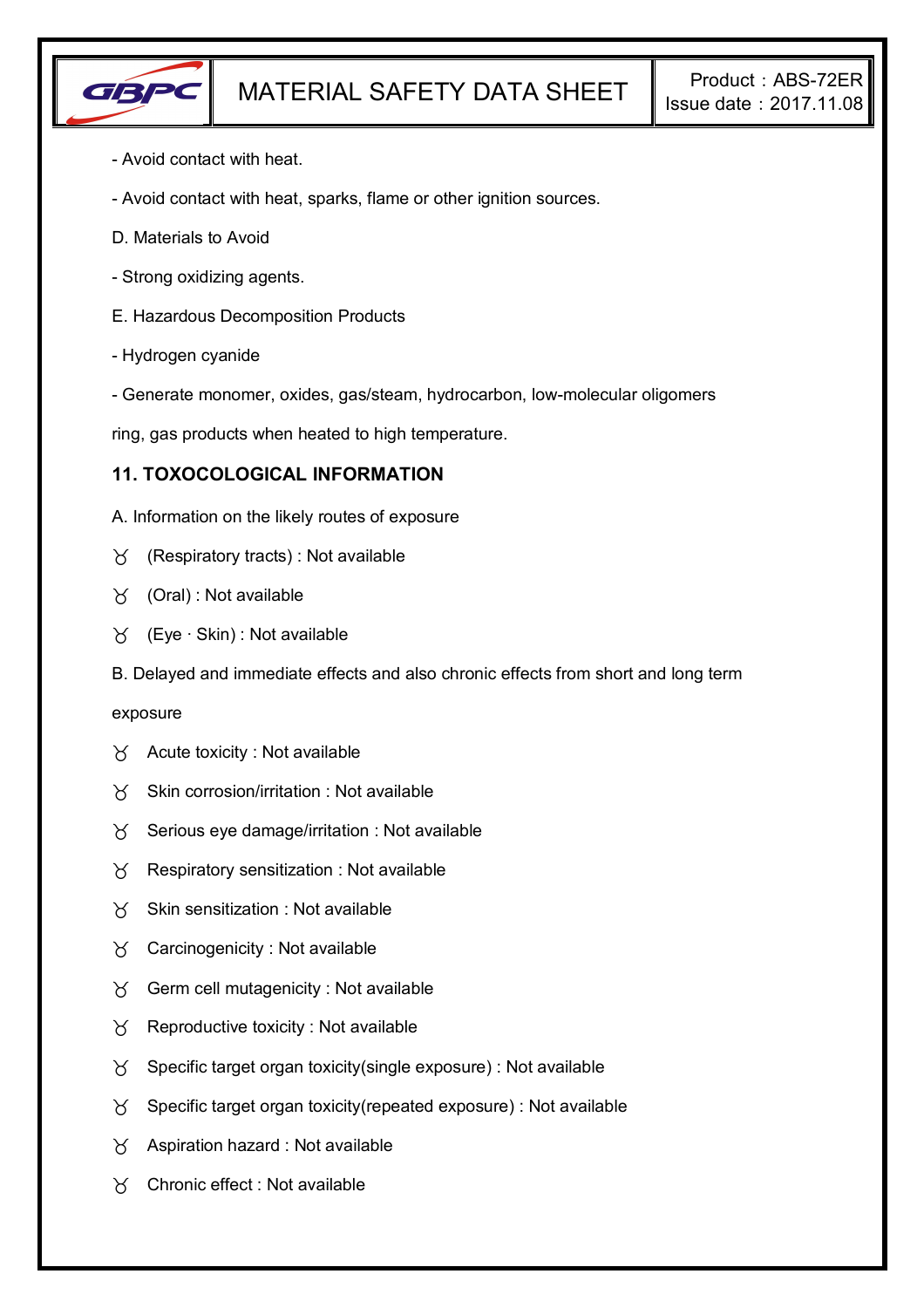

C. Calculation the classification of the mixture(acute toxicity estimate calculation

etc.) : Not applicable

### **12. ECOLOGICAL INFORMATION**

- A. Ecotoxicity : Not available
- B. Persistence and degradability : Not applicable
- C. Bioaccumulative potential : Not applicable
- D. Mobility in soil : Not available
- E. Other adverse effects : Not applicable

### **13. DISPOSAL CONSIDERATION**

#### A. Disposal methods

- The user of this product must properly characterize the waste/container generated from the use of this product in accordance with all applicable

federal, state and/or local laws and regulations in order to determine the

proper disposal of the waste in accordance with all applicable federal, state

and/or local laws and regulations.

B. Special precautions for disposal :

- The user of this product must disposal by oneself or entrust to waste disposer

or person who other' s waste recycle and dispose, person who establish and

operate waste disposal facilities.

- Dispose of waste in accordance with local regulation.

## **14. TRANSPORT INFORMATION**

- A. UN number : Not regulated for transport of dangerous goods
- B. Proper shipping name : Not applicable
- C. Hazard class : Not applicable
- D. Packing group : Not applicable
- E. Marine pollutant : Not applicable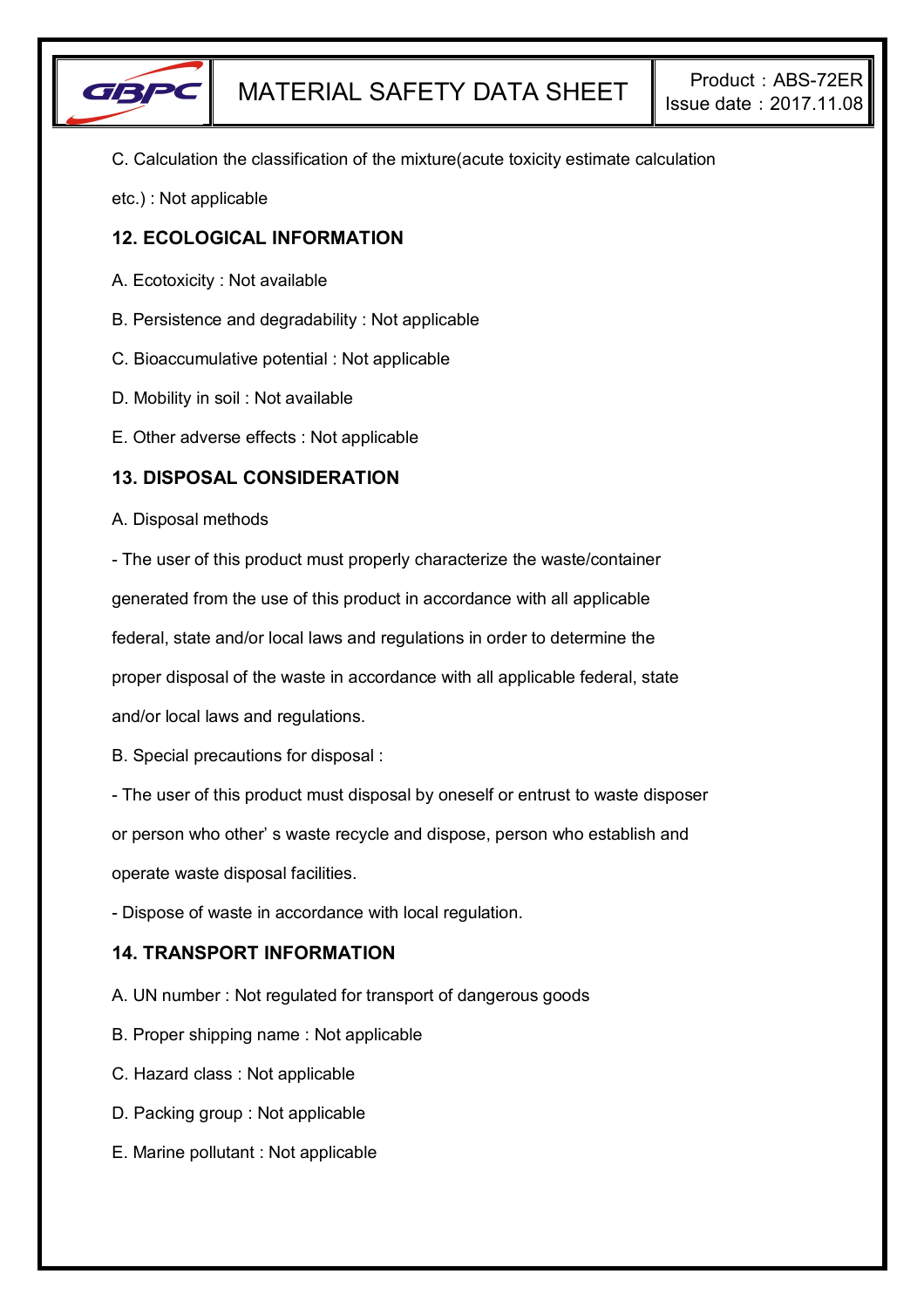

- F. Special precautions for user related to transport or transportation measures :
- 1) EmS FIRE SCHEDULE : F-A
- 2) EmS SPILLAGE SCHEDULE : S-H

# **15. REGULATORY INFORMATION**

A. This product is not subject to the chemical for classification and labeling

under ISHL Article 41.

- B. The Toxic Chemical Control Act
- This product is not classified as Toxic chemical and Observational chemical
- Toxic Release Inventory(TRI) Chemicals: Not regulated
- C. Dangerous goods Safety Management Law: Not applicable
- D. US regulations
- OSHA regulation (29CFR1910.119) : Not applicable
- CERCLA section 103 (40CFR302.4) : Not applicable
- EPCRA section 302(40CFR355.30) : Not applicable
- EPCRA section 304(40CFR355.40) : Not applicable
- EPCRA section 313(40CFR372.65) : Not applicable
- E. Other local or international regulation
- POPs Management Law : Not applicable
- Rotterdam Convention on Harmful Chemicals & Pesticides : Not applicable
- Stockholm Convention on Persistent Organic Pollutants : Not applicable
- Montreal Protocol on Substances That Deplete the Ozone Layer
- : Not applicable
- Information of EU Classification : Not available

# **16. OTHER INFORMATION**

A. Reference